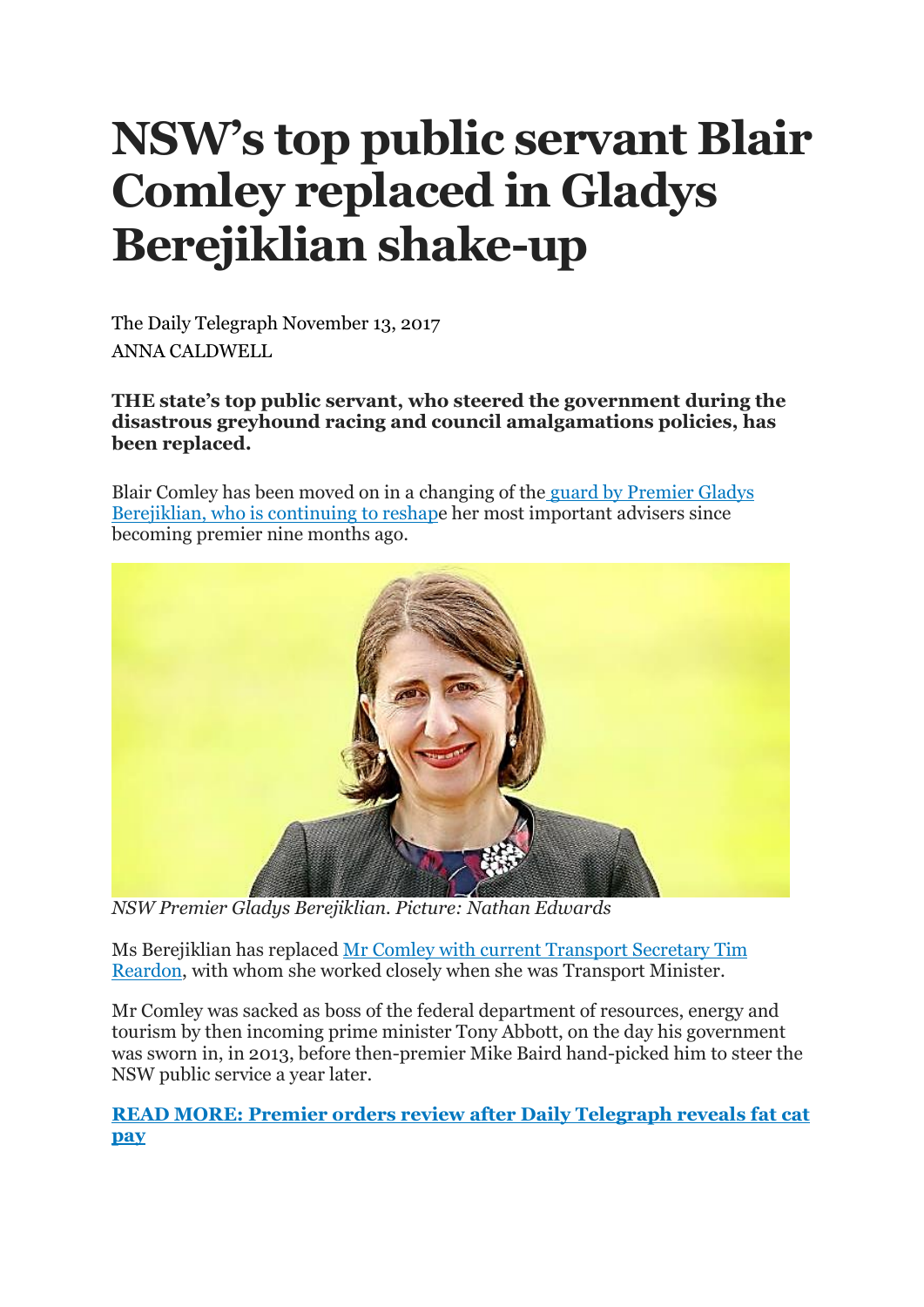

*Secretary of Transport for NSW Tim Reardon is moving up in the world. Picture: Jonathan Ng*

He also worked closely with Mr Baird on a failed proposal to up the GST to 15 per cent, before the greyhound and council amalgamations policies were later unpicked.

The elevation of Mr Reardon also speaks to Ms Berejiklian's prioritisation of transport and infrastructure in the lead-up to the next election.



*High-level adviser Blair Comley is moving on.*

"I am delighted Tim has accepted the role of secretary of my department," Ms Berejiklian said.